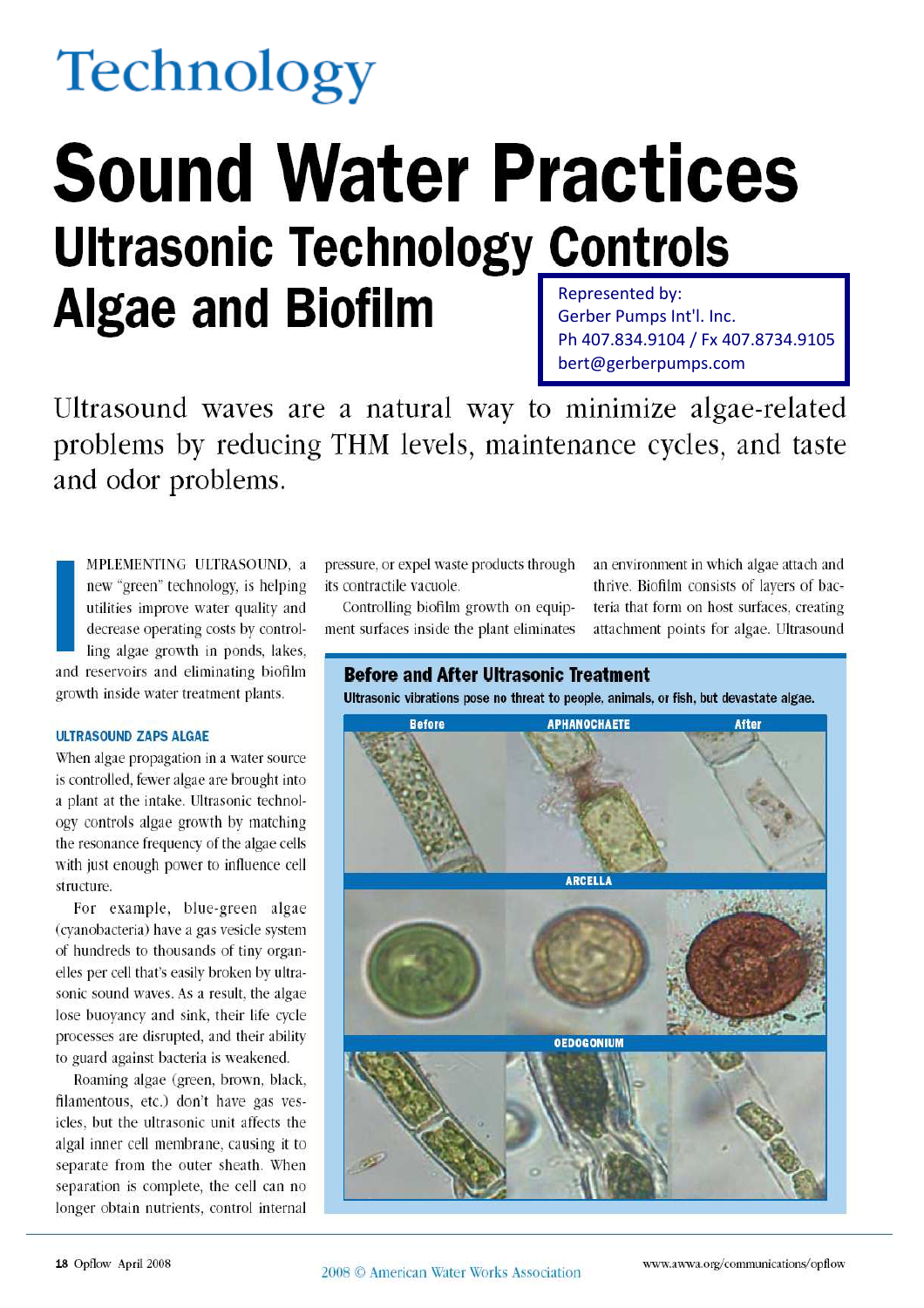No Ultrasound-December 2006

**With Ultrasound-July 2007** 

The city of Union discovered its basin-cleanin process was quicker in basins where ultrasound<br>was present, as the biofilm was attached more<br>loosely than in basins without ultrasound.

> waves prevent formation of the biofilm base layer by preventing most free-swimming planktonic bacteria from becoming strongly attached sessile bacteria, which grow on a surface.

> Biofilm typically starts forming as quickly as 20 min to 3 hr after cleaning. Recent US Department of Agriculture aquaculture studies conclude that as much as 60 percent of coccoid bacteria-critical to biofilm formation-are killed by ultrasound waves in a 4-day period, though many types of bacteria are unharmed. The ultrasonic sound waves vibrate the bacteria, and the bacterial pili retract as if they are in turbulent water. The bacteria don't excrete the polysaccharide glue necessary to attach to a surface, so biofilm growth is hindered.

#### **A CASE IN POINT**

The city of Union, S.C., pumps water 7 mi from the Broad River into its potable water plant and processes 3.2-5.4 mgd, depending on the season. To reduce THM disinfection byproducts in potable water, the city stopped chlorinating at the river intake in the summer of 2006, which resulted in a 50 percent reduction in sodium hypochlorite use. However, by eliminating the chlorination at the intake, bacteria and algae quickly began to adhere to the sedimentation basin walls and v-notch weirs, forming biofilm. The city was concerned that algae growing inside the plant would soon cause taste and odor problems.

To eliminate the biofilm, plant personnel stepped up maintenance by cleaning the basin walls and v-notch weirs every 2 weeks instead of every 6 weeks. The biofilm and algae formation made the task difficult and increased maintenance time and costs. Keeping the plant compliant had turned into a maintenance nightmare.



#### **A TESTING GROUND**

After learning about the use of ultrasonic technology for algae control at the SC Rural Water Association annual show, Arnold Franklin, Union's lead water treatment plant operator, arranged for the technology to be tested at the city's plant. The basins and weirs were cleaned thoroughly, and two ultrasonic unitsone in a sedimentation basin and another aimed at the v-notch weirs-were installed.

Almost immediately, plant personnel observed that biofilm and algae weren't accumulating in basins or on weirs that were under the influence of the ultrasound waves. Without biofilm, the algae didn't have an environment in which to adhere and propagate. When biofilm did form, the basins and weirs were easier to clean because the biofilm was more loosely attached.

The city subsequently implemented the ultrasound technology plantwide and has continued to reduce THMs and haloacetic acid (HAA) levels. Once again, cleaning can be conducted every 6 weeks, a welcome improvement during the area's summer heat and drought conditions, which necessitate reduced cleaning.

#### **LOOKING AHEAD**

November 2007 THM levels measured 34.4 µg/L, well below the regulated threshold of 80 µg/L. In January 2008, THM levels dropped again to 18 ug/L and HAAs, for which the maximum contaminant level is 60 µg/L, dropped from the November 2007 level of 22 ug/L to 12 ug/L in January 2008. Wastewater Supervisor Donnie Johnson is so pleased with the results that he is planning to install ultrasound technology in the wastewater clarifiers to eliminate biofilm formation and reduce the maintenance cycle from weekly to monthly. BK.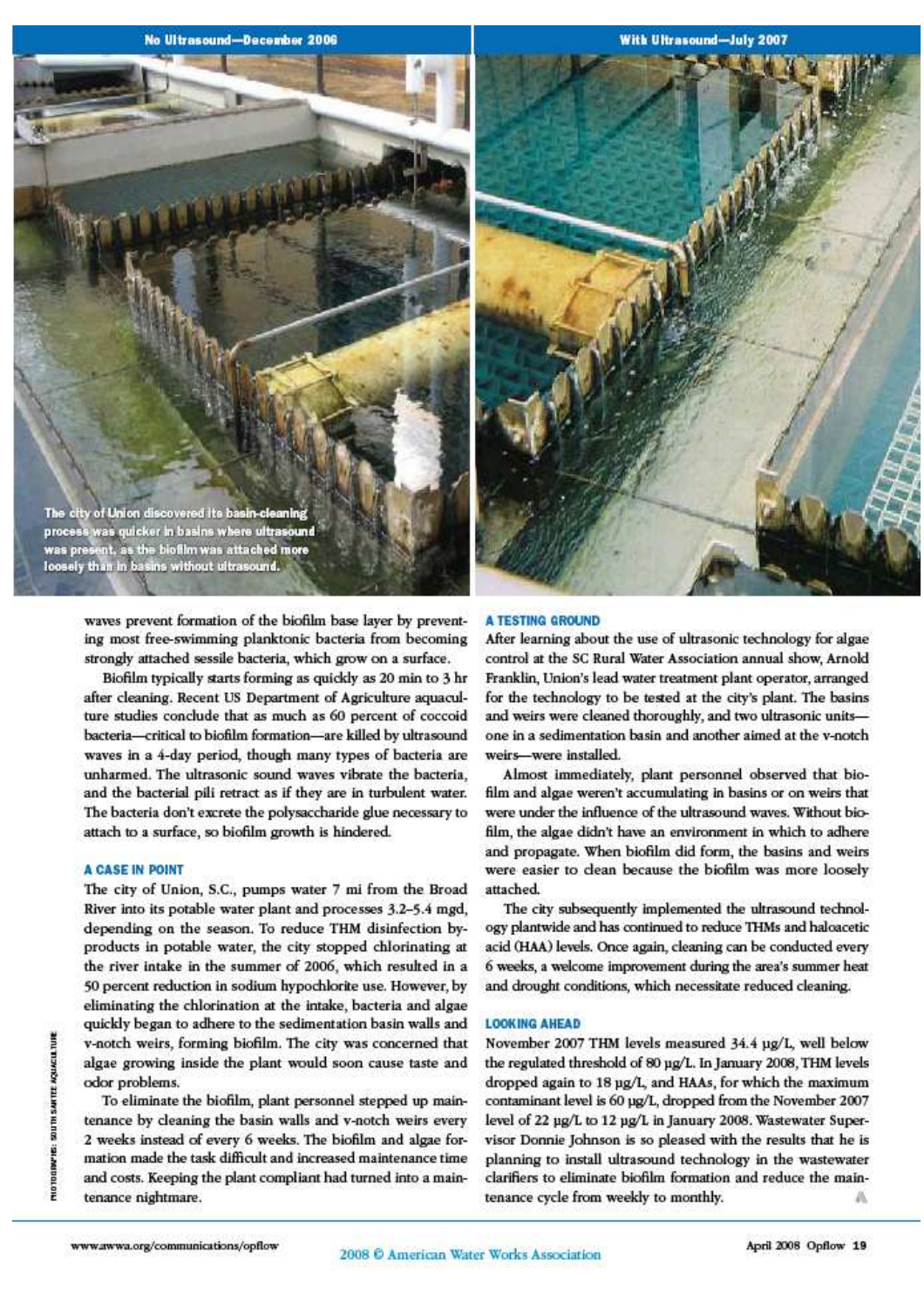

## *Ultrasound in water treatment:* suppressing algal growth and biofilm formation

● Recent research projects have underlined the potential of ultrasound as a chemical-free treatment in water-related applications. **DUDDY HEVIANDI OYIB** reviews the use of one such system, with a focus on wastewater, irrigation and aquaculture applications.

A**mong the numerous applications of ultrasound,the approach is used in the field of water treatment.In this scenario, forces other than cavitation forces are being used to achieve a certain goal.An example of such ultrasound systems which can be found on the market are the LG Sonic systems, which are manufactured to suppress algal growth and biofilm formation.**

The ultrasounds produced by using the LG Sonic technology does not induce any stable (non-inertial) nor unstable cavitations.They do not even come close to reaching cavitation levels.Other mechanical forces induced by the produced mechanical pressure waves are used to suppress algal growth and reduce biofilm growth, e.g.resonance forces,longitudinal and transverse sound wave forces.

To reach this goal, the LG Sonic systems for example use a'blend'of very specific ultrasound frequencies of certain power which are emitted into the water by specific transducers. This will enhance the specificity and selectivity of the ultrasonic treatment. The algae are treated with ultrasonic sound waves set in precise frequencies that directly target the cellular structure of the algae.The amount of algae in the water is reduced and controlled in an efficient, cost-effective manner, and further growth is inhibited.Green layers disappear, biofilm formation is prevented,and the appearance and clarity of the water is visibly improved.The continuous use of such a device prevents the water from becoming polluted again.

These kind of ultrasound algae control systems can be used in all situations where water is stored, from large industrial water applications to small private pools or ornamental ponds.These systems range from large capacity units to small ones, enabling a 'tailor-made'solution to all purposes.

The amount of time needed to see

improvements depends on parameters, such as the type of the algae present in the algal population, water temperature, the amount of light, the amount of nutrients present (especially phosphate and nitrate), size and depth of the water body,Total Suspended Solids (TSS) levels,Total Dissolved Solids (TDS) levels, turbidity, retention time, etc.

To obtain the successful treatment of the water,one should first know that no water body is the same – every water body is unique and should be



treated uniquely.

Ultrasound systems like the LG Sonic do not use chemicals, only needs a low supply of electrical energy, and does not harm plants, fishes, zooplankton,and other types of life present in the water, thus having a low environmental impact.

#### **Wastewater application**

Wastewater is any water that has suffered in quality by human intervention.Often,wastewater is being treated for re-use as drinking water or for other purposes.As high levels of nutrition are available in these waters,algae may grow rapidly as well as other micro-organisms such as bacteria.Algae can compete for nutrients against the bacteria in charge of sludge reduction and can also clog complete systems.LG Sonic uses the newest ultrasound techniques to remove the threat of algae from wastewater treatment plants and reclaimed water reservoirs.

A research project executed by LG Sound (the producers of the LG Sonic systems) to study the effect of ultrasound in the treatment of wastewater was the Chem-Free project,a three-year project that ended late last year.This was a European project (of about  $\epsilon$ 2 million (\$2.6 million)) which focused on the development of a chemical-free water treatment system for the treatment of (secondary treated) municipal wastewater. Chem-Free is a Co-operative Research Project (CRAFT) funded within the European Union (EU) 6th Framework Programme Horizontal ResearchActivities.

Briefly,some of the results achieved in wastewater applications using the LG Sonic systems are:

- Strong reduction in algae concentration (± 90% reduction of chlorophyll-a)
- Reduction of biofilm formation
- Reduction of TSS, turbidity, BOD, COD levels etc.
- Reduction of free bacterial counts (*E.coli*,Enteroccoci etc.)
- Ultrasound vibrations make it more efficient for bacteria present in the sludge to obtain nutrients, and speeds up the utilisation of nutrients, accelerating the degradation of organic waste and the consumption of nitrate and phosphates.
- Secondary effect, improvement of the UV/ozone performance in elimination of microorganisms

The LG Sonic systems can be applied, for example in DAF (dissolved air floatation) tanks, flocculation tanks, clarifiers, sedimentation ponds, etc.

#### **Irrigation**

**LG Sonic system. Credit:LG Sound**

> Water used for irrigation can contain high levels of nutrients.Some of these nutrients are beneficial for the plants watered, but they can also lead to extensive algal growth.Algae in irrigation tanks can clog the irrigation system and can also be spread over the irrigated area.In addition,some types of fungi (e.g.*Pithium*,*Fusarium* and *Phytophthora*), which can also be present in these waters, can be harmful for the plants being cultivated. Therefore, the quality of water in an irrigation system can be critical to the performance of a nursery.

The overall results obtained when applying the LG Sonic systems to irrigation were:

• Strong reduction in algae concentration (about 90% reduction)

**052 WATER21 •** JUNE 2009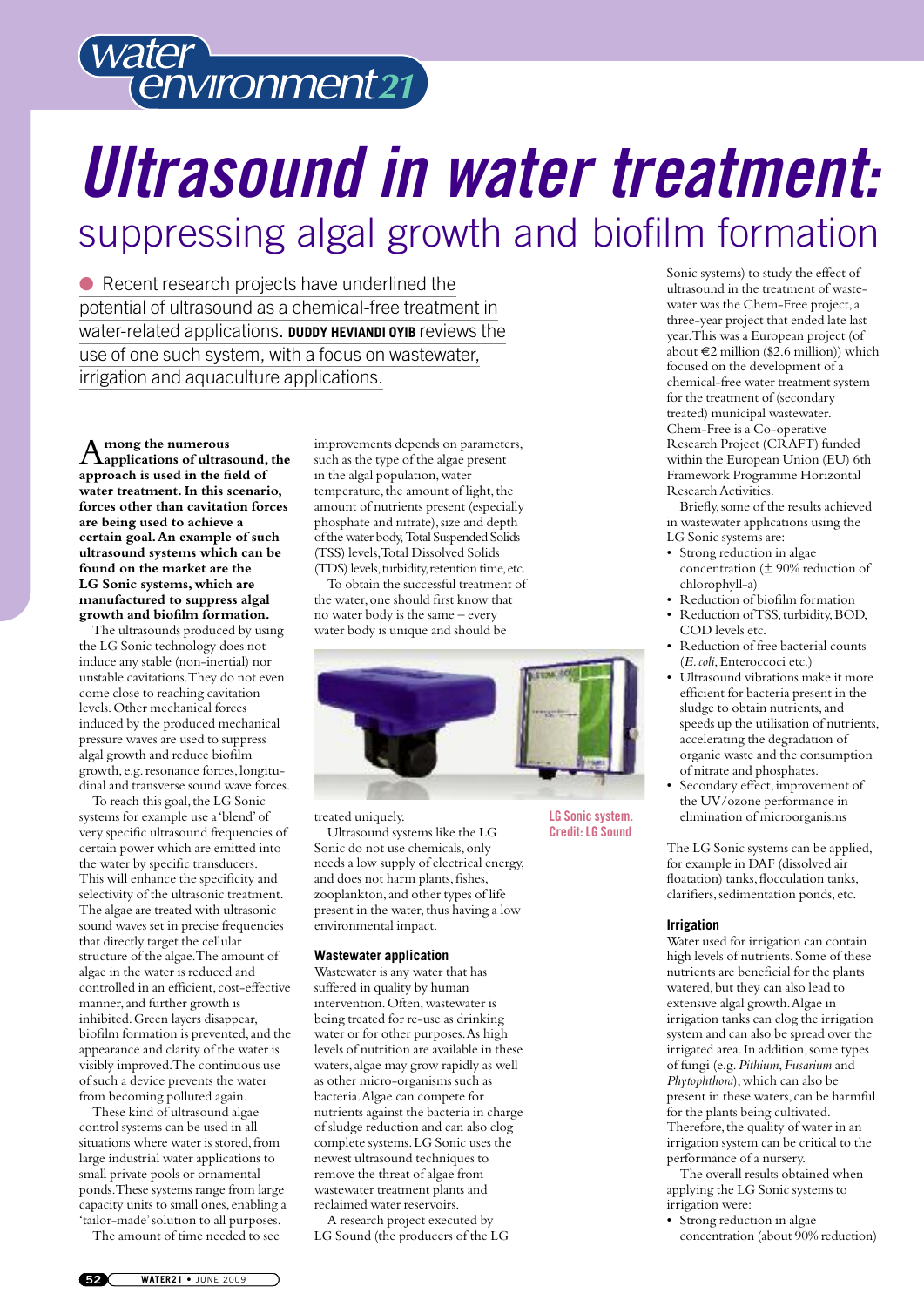- Reduction of biofilm formation
- Reduction ofTSS,Turbidity,BOD, COD levels etc.
- Reduction of total aerobic bacterial counts.
- Reduction of fungus (*Pithium*, *Fusarium* and *Phytophthora*) concentration
- Reduction of iron and sulfur related problems (conserving irrigation network system).

#### **Aquaculture application**

On the basis of the results obtained from two projects,Chem-Free (mentioned above) and a research project executed in 2007 in collaboration with USDA-ARS (US Department ofAgriculture Agricultural Research Service) and Catfish Genetics Research Unit (USA) using the LG Sonic ultrasound systems, LG Sound developed and launched a new LG Sonic system,LG Sonic Aquaculture, especially designed for aquaculture purposes.

Some of the results achieved in the aquaculture using the LG Sonic Aquaculture models are:

- Strong reduction in algae concentration (about 90% reduction)
- Reduction of biofilm formation

#### **Algae removal at a wastewater treatment plant.**

**Credit:LG Sound**

About the author **Duddy Heviandi Oyib is manager big/special projects and chief biologist of the company LG Sound. Email:**

**d.oyib@lgsonic.com**

**www.lgsonic.com**

**Web:**



• Reduction of fouling and other growth on fish cages (inland and

- open sea) • Reduction in β-cyclocitrol,2-
- methylisoborneol concentration • Reduction in microcystines
- (cyanobacteria toxins)



- Reduction of TSS, turbidity, BOD, COD levels etc.
- Reduction of free bacterial counts (*E. coli*, Enteroccoci, total coliforms etc.)
- Reduction of ammonium and nitrite
- Slightly heavier fish yield  $\bullet$

## **PUBLICATIONS**

#### **Industrial Water Quality 4th edition** *Authors: W Wesley Eckenfelder Jr,*

*David LFord and Andrew J EnglandeJr* The fourth edition of Industrial Water Quality provides the technical approaches, latest information, and current regulations which guide the reader to conceive, design, and operate industrial pollution control facilities, either as an upgrade or as a newly developed industrial complex. Advanced technologies are discussed as well as updating existing approaches to control, troubleshooting, and solving the complex issues of controlling industrial wastewaters and residuals.

#### **Water Environment Federation Press, 2008 896pp. Hardback ISBN: 9780071548663 WEF members price: \$140 List price: \$160 To order, visit: www.wef.org**

#### **Calcium and Magnesium in Drinking-water Public Health Significance**

Can calcium and magnesium ('hardness') in drinking water contribute to preventing disease? This book documents the outputs of an unprecedented group of experts

assembled by the World Health Organization to address this question. It includes their comprehensive consensus view on what is known and what is not about the role and possible health benefit of calcium and magnesium in drinking water.

In both developed and developing countries, diets are often deficient in calcium and magnesium, essential minerals which are necessary for the development of strong bones and teeth, and for cardiovascular function. At the same time, there is evidence that drinking 'hard' drinking-water may be associated with reduced risk for some diseases.

#### **World Health Organization, 2009 191pp. Paperback ISBN: 9789241563550 Price: \$40 In developing countries: \$28 To order, visit: www.who.int/bookorders**

#### **Rainwater harvesting: a lifeline for human well-being**

This report has been prepared for the United Nations Environment Programme (UNEP) by the Stockholm Environment Institute (SEI). Achim Steiner, Executive Director of UNEP states: 'This

publication highlights the link between rainwater harvesting, ecosystems and human well being and draws the attention of readers to both the negative and positive aspects of using this technology and how the negative benefits can be minimized and positive capitalized.' **UNEP and SEI, 2009 This report can be downloaded free**

**from: www.unep.org/Themes/ Freshwater/PDF/Rainwater\_Harvesti ng\_090310b.pdf**

#### **Water Safety Plan Manual: Step-by-step risk management for water suppliers**

In 2004, the WHO Guidelines for Drinking Water Quality recommended that water suppliers develop and implement 'Water Safety Plans' (WSPs) in order to systematically assess and manage risks. Since this time, governments and regulators, water suppliers and practitioners have increasingly embraced this approach, but they have also requested further guidance. This muchanticipated workbook answers this call by describing how to develop and implement a WSP in clear and practical terms. Stepwise advice is provided through 11 learning

#### modules, each representing a key step in the WSP development and implementation process. **World Health Organization, 2009**

**This report can be downloaded free from: www.who.int**

#### **The World's Water 2008-2009: The Biennial Report on Freshwater Resources**

*Authors: Peter Gleick, Heather Cooley, Michael Cohen, Mari Morikawa, Jason Morrison, and Meena Palaniappan* Produced biennially by the Pacific Institute, The World's Water provides a timely examination of the key issues surrounding freshwater resources and their use. Each new volume identifies and explains the most significant trends worldwide, and offers the best data available on a variety of topics related to water. This new volume contains an updated chronology of global conflicts associated with water, as well as brief reviews of issues regarding desalination, the Salton Sea, and the Three Gorges Dam.

#### **Island Press, 2008 432pp. Paperback ISBN: 9781597265058 Price: \$35**

**To order, visit: www.islandpress.org**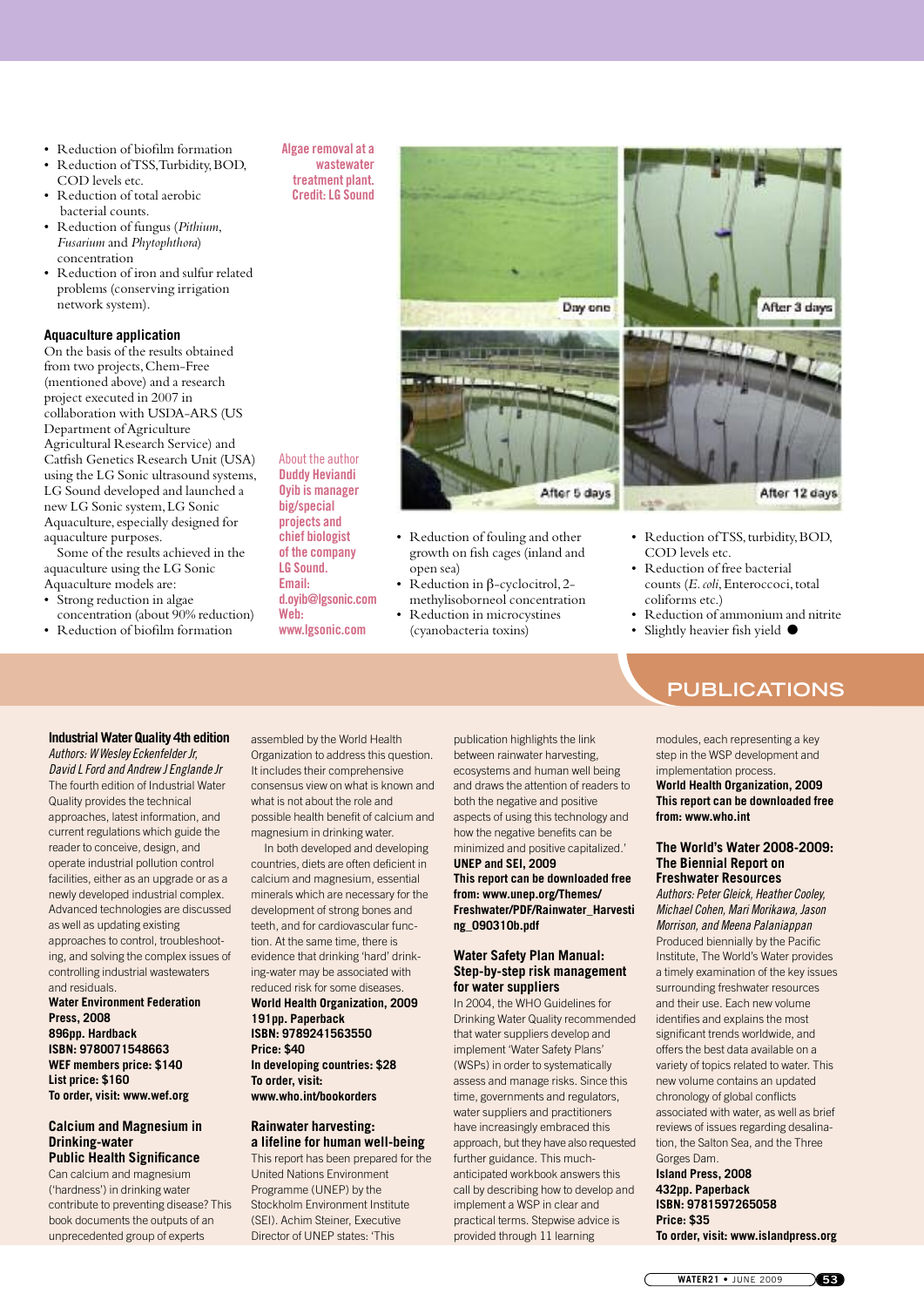

## **ALGAE CONTROL**



## Water Treatment by Means of **Ultrasound**

To achieve successful treatment of the water, one should first know that no water is the same, every water is unique and should be treated By Duddy H. Oyib **Uniquely.** 

## Sound

Sound can be described as mechanical energy transmitted by pressure waves in a material medium. Thus, sound can be described as a form of energy or a sound is said to be mechanical.

This distinguishes sound energy form other forms of energy, such as electromagnetic energy. This general definition encompasses all types of sound, including audible sound, low frequency seismic waves (infrasound), and ultrasound.



## **Ultrasound**

Ultrasound is cyclic sound pressure with a frequency greater than the upper limit of human hearing. Although this limit varies from person to person, it is approximately 20 kilohertz (20,000 hertz) in healthy, young adults and thus, 20 kHz serves as a useful lower limit in describing ultrasound.

## Ultrasound applications

Current applications of ultrasound includes, for eg, sonochemistry (emulsification, acceleration of chemical reactions, extraction etc) dispersion, and disruption of biological cells (ultrasonic disintegration), removal of trapped gases, cleaning of microscopic contamination, ultrasonic humidifier, ultrasound identification (USID), and typically to penetrate a medium and measure the reflection signature or supply focused energy. The reflection signature can reveal details about the inner structure of the medium. Most well known application of this technique is its use in sonography to produce pictures of fetuses in the human womb. Other application is using ultrasound in cancer diagnose. The numbers of ultrasound application is numerous. Combining the right frequencies, the right amplitude and using the right transducer numerous types of ultrasound application can be achieved. The sky is the limit.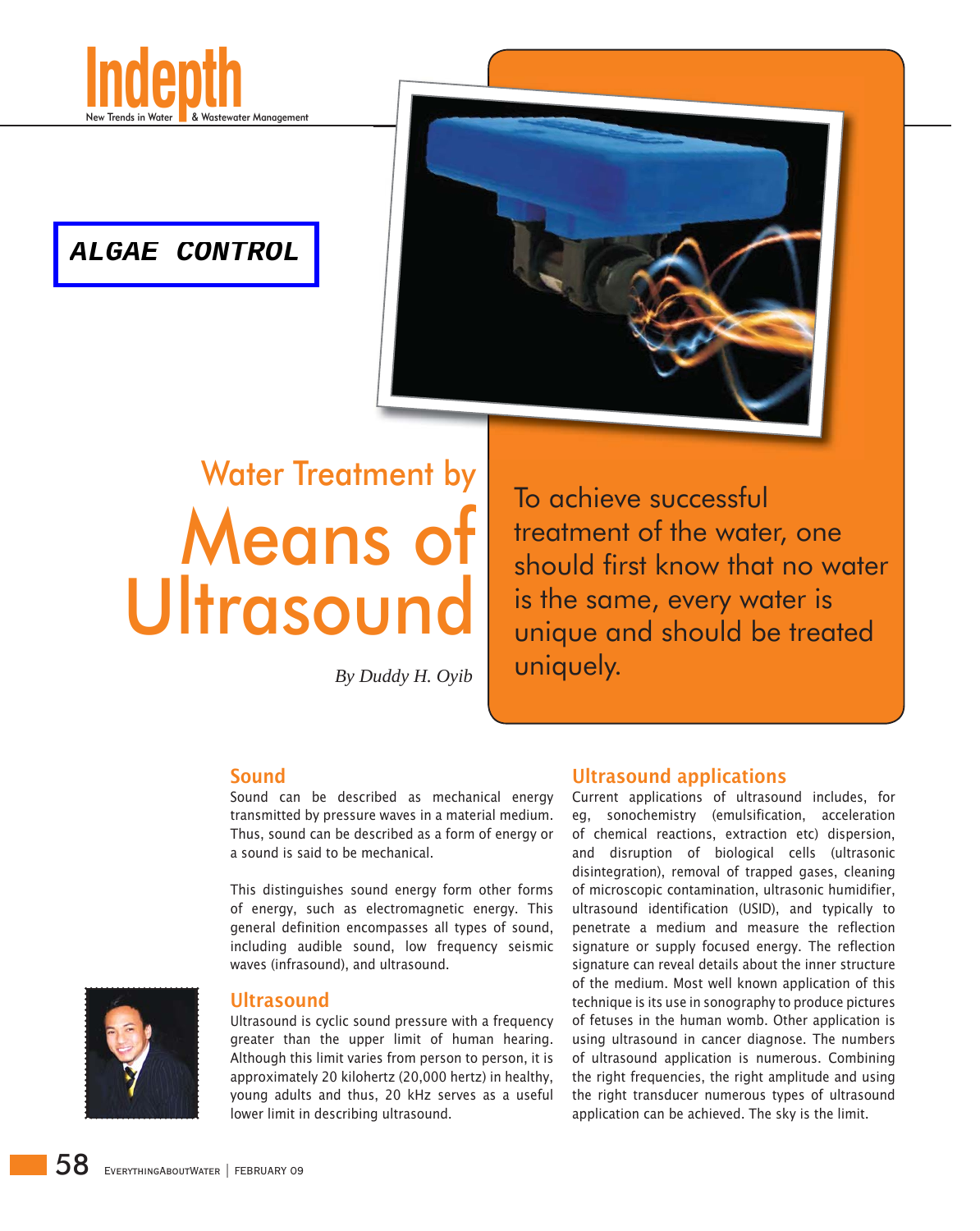

## Ultrasound forces

Exposing liquids to high mechanical pressure waves (or sound waves), forces as acoustical streaming, stable cavitation and transient (unstable or inertial) cavitation can be induced. For eg, ultrasonic disintegration, sonochemistry and sonoluminescence arises from acoustic cavitation: the formation, growth, and implosive collapse of bubbles in a liquid. Cavitational collapse produces intense local heating (~5000 K), high pressures (~1000 atm), and enormous heating and cooling rates (>10 9 K/sec). Acoustic cavitation provides a unique interaction of energy and matter, and ultrasonic irradiation of liquids causes high energy chemical reactions to occur, often accompanied by the emission of light. This can only be achieved in specific situation involving specific frequencies of high ultrasound power (high W/h & dB) exposed to relatively low liquid volumes of relatively low temperatures.

#### Ultrasound and water treatment

At present, ultrasound is also being used in the field of water treatment. In this scenario, forces other than cavitation forces are being used to achieve a certain goal. An example of such ultrasound systems which can be found on the market are the LG Sonic® systems which are manufactured to suppress algal growth and biofilm formation.

The ultrasounds produced by these kind of systems does not produce any stable (non inertial) nor unstable cavitations. They do not even come close to reaching cavitation levels. Other mechanical forces induced by the produced mechanical pressure waves are use to suppress algal growth and reduce biofilm growth, such as resonance forces, longitudinal and transversal sound wave forces. To reach this goal, the LG Sonic systems for example use a "blend'' of very specific ultrasound frequencies of certain power which are being send into the water by very

special transducers. This will enhance the specificity and selectivity of the ultrasonic treatment. The algae are treated with ultrasonic sound waves set in precise frequencies, which directly target the cellular structure of the algae. The amount of algae in the



water are reduced and controlled in an efficient, cost effective manner and further growth is inhibited. Green layers disappear, biofilm formation is prevented, and the appearance and clarity of the water is visibly improved. The continuous use of such a device prevents the water from becoming polluted again.

These kinds of ultrasound algae control systems can be used in all situations where water is stored, from large industrial water applications to small private pools or ornamental ponds. These systems range from large capacity units to small ones, enabling a "tailor-made" solution to all purposes. The amount of time needed to see improvements depends on certain physicochemical parameters of the water such as the type of the algae present in the algal population, water temperature, the amount of light, the amount of nutrition (especially phosphate and nitrate), size and dept of the water body, TSS levels, TDS levels, turbidity, retention time, etc. To achieve a successful treatment of the water, one should first know that no water is the same, every water is unique and should be treated uniquely. Such a ultrasound system does not use chemicals, needs a low supply of electrical energy, and does not harm water plants, fishes, zooplankton, and other types of life present in the water. Thus, the environment is spared. At the other hand many of the traditional methods to fight algae or biofilm growth are either insufficient, cumbersome, environmentally unfriendly, or all of these.

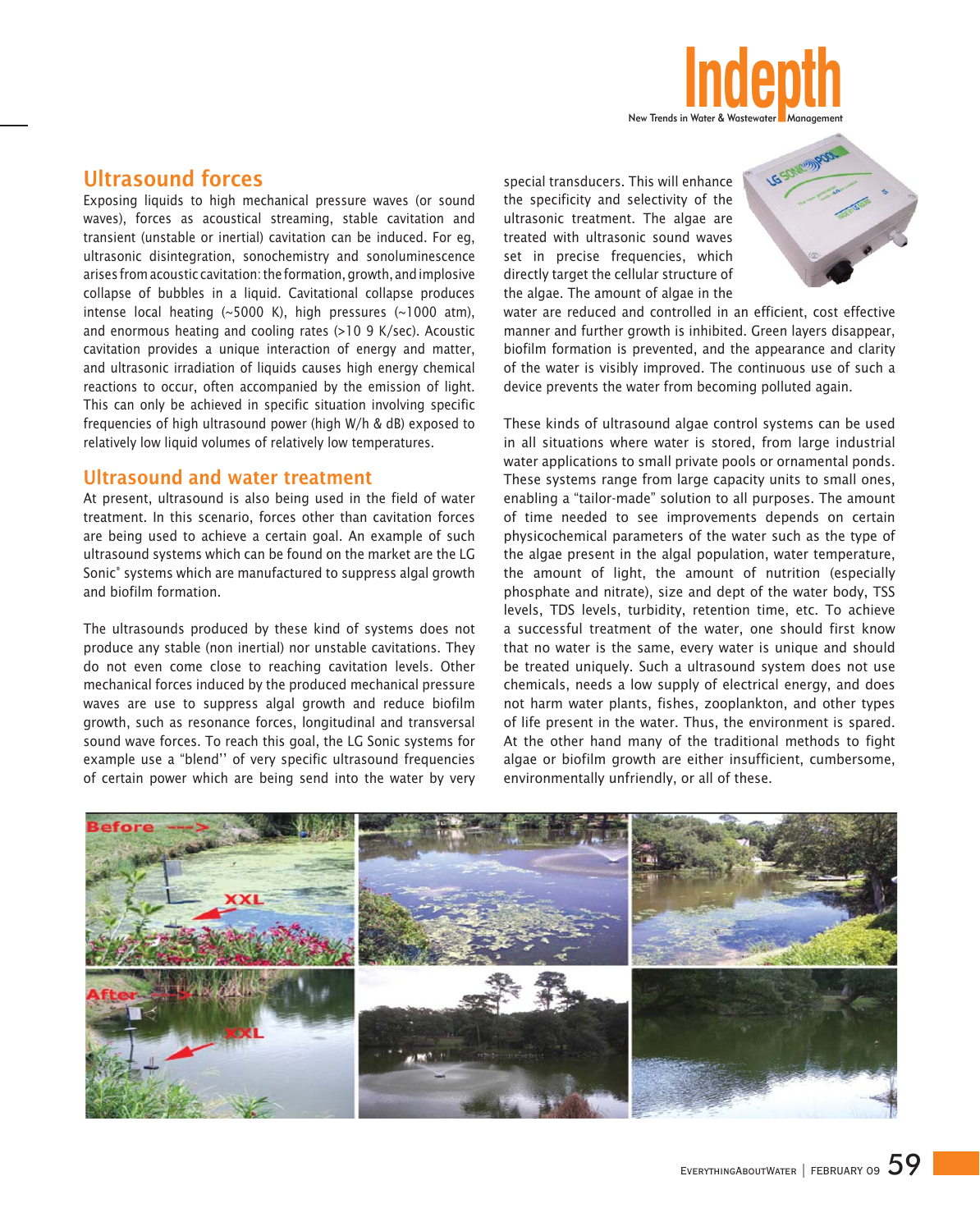

## Algal growth control mechanism by means of ultrasound

The ultrasound produced these devices are target to different types of algae such as unicellular algae, colonial forming algae, filamentous algae and cyanobacteria.

## Eukaryotic algal cells and ultrasound

Each Eukaryotic (unicellular and filamentous) algal cell has one or more relatively big cell compartment(s), the vacuole(s). This compartment can occupy about 70-90% of the cell volume and can have different functions. Lipids, water, starch, pigments, other nutrients and some biochemical components can be stored in this vacuole. Some of these cellular compartments also function to maintain the fluid balance (turgor). These specific ultrasound frequencies can negatively affect the membrane (tonoplast) of the vacuoles and cause the detachment of the cell membrane from the cell wall. Other cell components can also be affected by these ultrasounds forces. All these are lethal to the algae cells.

### Blue-green algal cells and ultrasound

Blue-green algae (cyanobacteria) are bacteria (prokaryotic organisms) capable of photosynthesis and nitrogen fixation. Most of them have small cell compartments (gas vesicles). These gas vesicles are small and hollow, air filled structures of a cylindrical shape that provide buoyancy to these cyanobacteria. Each cyanobacteria cell can contain up to 5000 gas vesicles. The gas vesicles enable the bacteria, after periods of water mixing, to float up from the deeper water layer back into the eutrophic zone, where light for photosynthesis is provided, or to reach deeper nutrient-rich layers by sinking when the loose the air form there gas vesicles. Therefore, these organisms have means to overcome spatial separation of nutrition and light. The ability to regulate their buoyancy is discussed as a major advantage over other phytoplankton species and may partly explain the enormous success of the toxin-producing species in the field.





The produced ultrasound forces will fracture these gas vesicles, thus causing the blue-green algae to sink and (eventually) die. Furthermore, some cyanobacterial types (strains) are able to produce toxins. Older and senescent blooms tend to release toxins into the water as the cells break open (or via treatment with copper sulphate). Cyanobacteria can produce a wide array of neurotoxins, hepatoxins, cytotoxins and skin irritants. In addition, many genera, such as Anabaena, can produce multiple toxins. By reducing the amount of the cyanobacteria, reduction of the produced toxins will be achieved. Thus, used for anti algae and growth inhibition purposes, the ultrasonic water treatment system can have an outstanding effect on the reduction of toxins by the control of toxic cyanobacterial growth. In several scientific publications, scientists showed that degradation of these toxins can be achieved at lab scale by certain ultrasound forces.

## Biofilm control by means of ultrasound

Biofilm: Many industrial and professional applications use water. Whether streaming or stagnant, algal growth and biofilm formation may occur, which can damage the installations and reduce the efficiency. Many methods to control biofilm formation involve chemical treatment which is expensive, damages the circuit or lowers the water quality. Ultrasound treatment can inhibit the formation of biofilm on an environmentally friendly, cost effective manner without inducing damage to the installation in which the treatment is being applied. A biofilm can grow on different types of substrates which can be found in water. When temperatures are high, for eg, in cooling towers, a matrix of different microorganisms such as bacteria, fungi, protozoa and algae can grow very rapidly.